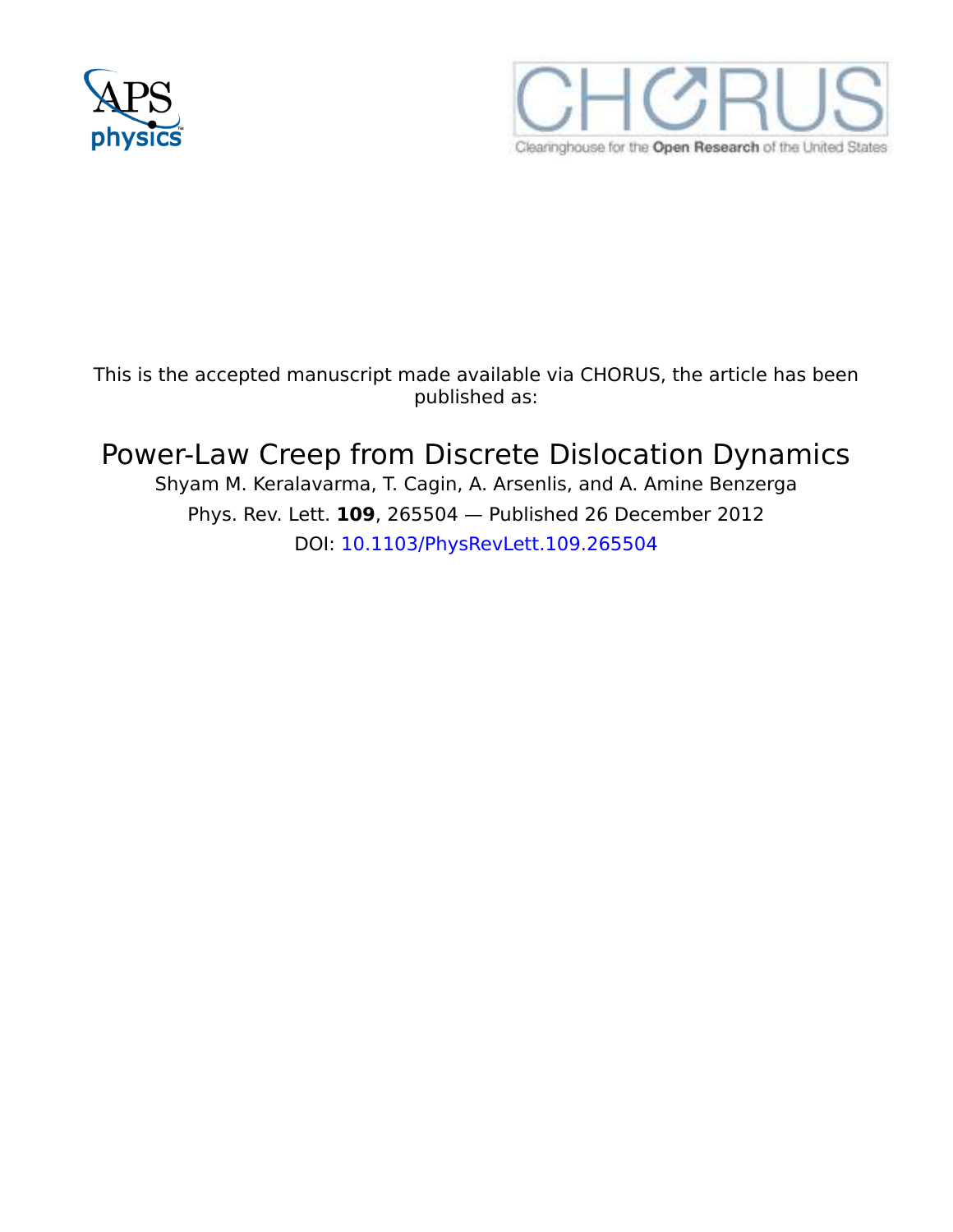## **Power–Law Creep from Discrete Dislocation Dynamics**

Shyam M. Keralavarma<sup>1</sup>, T. Cagin<sup>2,3</sup>, A. Arsenlis<sup>4</sup>, and A. Amine Benzerga<sup>1,2</sup>\*

<sup>1</sup> *Department of Aerospace Engineering, Texas A&M University, College Station, TX 77843, USA*

<sup>2</sup> *Materials Science and Engineering Program, Texas A&M University, College Station, TX 77843, USA*

<sup>3</sup> *Department of Chemical Engineering, Texas A&M University, College Station, TX 77843, USA and*

<sup>4</sup> *Lawrence Livermore National Laboratory, Livermore, CA 94551, USA*

We report two-dimensional discrete dislocation dynamics simulations of combined dislocation glide and climb leading to 'power-law' creep in a model aluminum crystal. The approach fully accounts for matter transport due to vacancy diffusion and its coupling with dislocation motion. The existence of quasiequilibrium or jammed states under the applied creep stresses enables observations of diffusion and climb over time scales relevant to power-law creep. The predictions for the creep rates and stress exponents fall within experimental ranges, indicating that the underlying physics is well captured.

Dislocations are the main carriers of deformation in crystal plasticity [1]. The glide motion of these line defects dominates at low homologous temperatures, whereas their climb, a nonconservative motion mediated by the absorption or emission of lattice vacancies, becomes important in high-temperature deformation (creep) [2]. It is generally believed that the creep strain is mainly produced by dislocation glide at a rate set by dislocation climb [2, 3]. However, a detailed analysis of the phenomenon is lacking due to the complexity of incorporating both vacancies and dislocations in a single computational framework. As a thermally activated process, the diffusion of vacancies occurs over times scales that are much longer than can be accessed by molecular dynamics [4, 5], and available dislocation dynamics formulations [6–9] do not account for the nonlinear vacancy–dislocation interactions inherent to climb [3, 10]. Only recently have dislocation glide and climb been simultaneously considered in the simulation of prismatic loop coarsening [11]. In this Letter, we extend this approach to simulate power-law creep. The approach fully utilizes quasi-equilibrium or 'jammed' dislocation states under the low creep stresses to effectively bridge the fine time scales of dislocation glide with the coarse time scales of diffusioncontrolled climb in a single simulation. It also employs a variational principle to derive boundary conditions for the coupled problem and a dislocation climb model with atomistic fidelity [3].

When the climb motion of noninteracting, pinned edge dislocation segments normal to the slip plane is assumed to proceed at a velocity proportional to the applied stress  $(\sigma)$  [12, 13], the steady-state creep rate exhibits a powerlaw stress dependence  $\dot{\varepsilon} \propto \sigma^n$  with  $n = 3$  [14]. If glide is considered in a creep model, Weertman has shown that the stress exponent increases to  $n = 4.5$ ; see [15] and references therein. In fact, the exponent is between 4 and 8 from experiments [16], which hints to more complex glide– climb couplings in dislocation creep. Interestingly, recent atomistic simulations, based on a kinetic Monte Carlo scheme, and accounting only for climb yielded  $n \approx 5$  in bcc iron [10]. However, when this prediction is extrapolated to lower, realistic dislocation densities and applied stress levels,  $n$  is found to be no more than 3.5 [3], consistent with any creep model based on pure climb [15]. Here, we also explore the extent to which the explicit consideration of both climb and glide delivers experimentally reported stress exponents.

In the current literature, three-dimensional discrete dislocation dynamics formulations of coupled glide and climb remain scarce [11] and do not address creep predictions. Some of the remaining challenges involve the disparate time scales and the precise incorporation of couplings between elasticity and diffusion. Therefore, the investigation of creep is of considerable importance, but even in two dimensions (2D), this problem has not been solved yet.

We consider a simplified 2D model specimen subjected to plane strain uniaxial loading at constant average stress with traction-free top and bottom surfaces, Fig. 1(a). The specimen initially contains discrete edge dislocations, dislocation sources and obstacles embedded in a linear elastic material. The instantaneous state of the system is characterized by the positions of all dislocations,  $\mathbf{x}^{i}(t)$  (*i* = 1, 2, 3..), and a continuous field of the fractional vacancy concentration,  $c(\mathbf{x}, t)$ . The long- and short-range dislocation interactions are handled as in [17, 18] using the finiteelement method. The driving force for dislocation motion is the generalized Peach–Koehler force while the driving force for vacancy diffusion is the gradient of the chemical potential,  $\mu$ , both of which may be obtained from derivatives of the Gibbs free energy function  $G(\mathbf{x}^i, c)$ . The governing equations for vacancy diffusion are

$$
\dot{c} = -\nabla \cdot \mathbf{J} + \dot{c}_{\rm src} \tag{1}
$$

$$
\mathbf{J} = -\frac{D\Omega}{kT}\nabla\mu\tag{2}
$$

$$
\mu = \frac{kT}{\Omega} \left[ \frac{E_f}{kT} - \frac{p\Omega_v}{kT} + \log \frac{c}{(1-c)} \right]
$$
(3)

Equation (1) follows from mass conservation where J denotes the volumetric flux of vacancies and  $\dot{c}_{\rm src}$  is a production term (see below). In (2) and (3),  $k$  is Boltzmann's constant,  $T$  the absolute temperature,  $\Omega$  the atomic volume,  $E_f$  the vacancy formation energy,  $p = p(\mathbf{x}, t)$  denotes the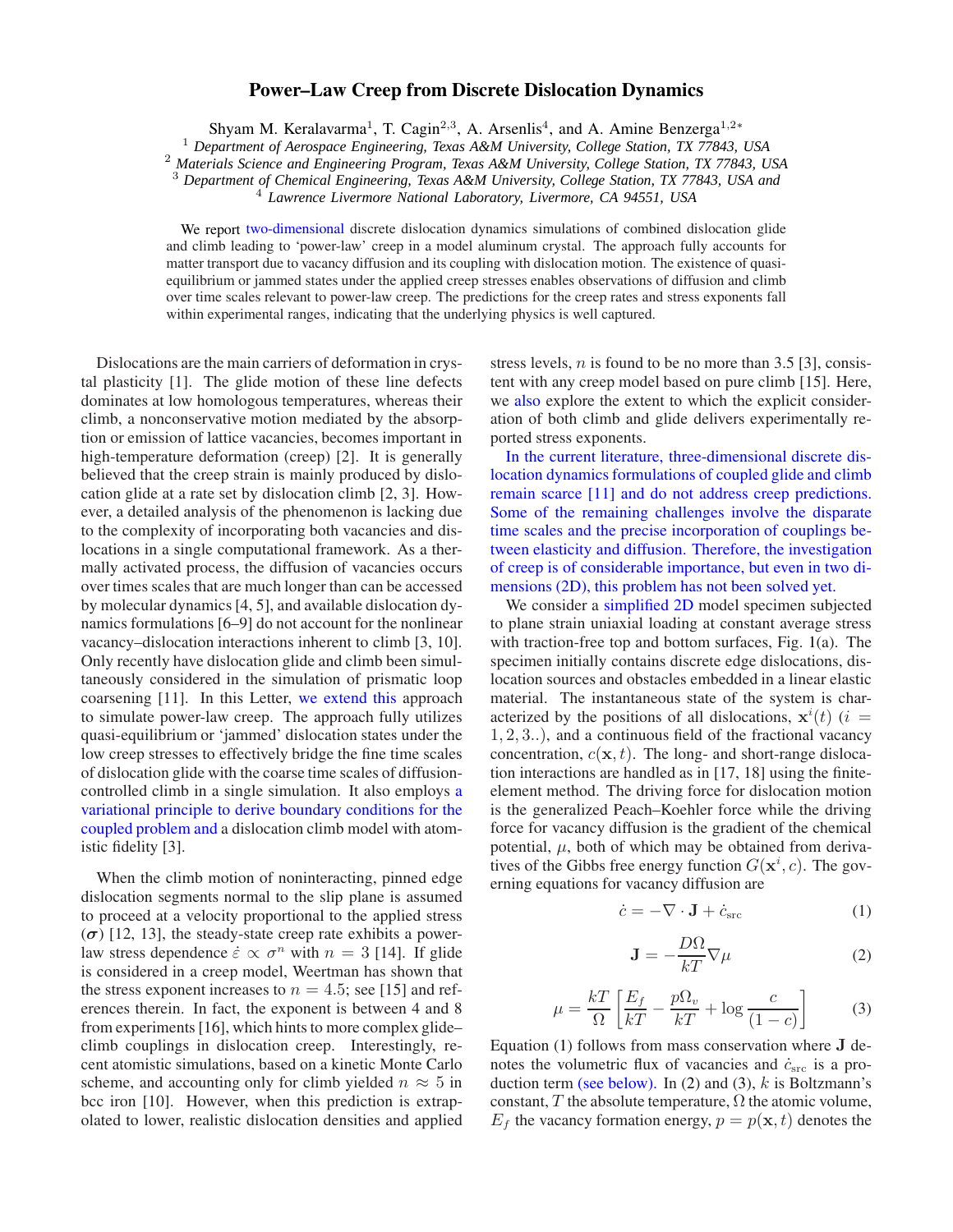

FIG. 1: (color online) (a) Sketch of computational specimen containing discrete edge dislocations on two independent slip systems oriented at  $\pm 35.25^\circ$  with respect to the axis of loading (horizontal). (b) Contours of vacancy concentration superposed on the positions of dislocations (positive: black; negative: gray) before the first climb event in a creep simulation ( $\sigma = 40$  MPa,  $T = 400$  K). (c) Magnified view of a  $1.5 \times 0.5 \mu m$  region around the climbing dislocation (red circle). (d) Typical contours of slip over a time interval of 200s around  $t = 4000s$  in the same creep simulation.

hydrostatic pressure field,  $\Omega_{\nu}$  the vacancy relaxation volume, and  $\overline{D} = D_0 \exp \left(-\frac{E_m}{kT}\right)$  $\frac{E_m}{kT}$ ) the vacancy diffusion coefficient, with  $E_m$  the vacancy migration energy. In the absence of pressure gradients, equation (2) reduces to Fick's first law of diffusion. The glide velocity,  $v_g^i$ , of dislocation  $i$  is taken to be proportional to the glide component of the Peach-Koehler force,  $f_g^i$ , as

$$
v_g^i = f_g^i / B(T) \tag{4}
$$

where the drag factor  $B$  varies linearly with temperature [13]. In the most fundamental formulation, the climb velocity,  $v_c^i$ , is determined by mass conservation from  $b^i v_c^i = \int_{\partial C^i} \mathbf{J} \cdot \mathbf{n} dS$  where  $\partial C^i$  denotes the dislocation core  $\partial_{\mathcal{O}}e^{i}$ **J** · **n** d*S* where  $\partial C^{i}$  denotes the dislocation core boundary with inward unit normal **n**, so that  $\dot{c}_{src} = 0$ in (1). To circumvent the computational complexity of such an approach,  $v_c^i$ , is estimated from the *net* flux of vacancies to/from the dislocation core and mass conservation, over a larger volume under steady state climb conditions and assumed radial symmetry around the core [13, 19]

$$
v_c^i = -\eta \frac{D}{b^i} \left[ c_0 \exp\left(-\frac{f_c^i \Omega}{b^i k T}\right) - c\right]
$$
 (5)

The first term in brackets is the concentration of vacancies in equilibrium with the core, where  $f_c^i$  denotes the climb component of the Peach-Koehler force,  $b^i$  is the magnitude of the Burgers vector and  $c_0 = \exp(-E_f/kT)$  is the equilibrium vacancy concentration in a bulk material at temperature T. c is the ambient vacancy concentration away from the dislocation core, here obtained from the solution of the global diffusion equations interpolated to the dislocation position under the assumption that the dislocation core radius is much smaller than the length scale of the gradients of c.  $\eta$  is a constant of order unity. As shown in [3] the performance of analytical estimate (5) against atomistic simulations is remarkable. Consistent with this, the term  $\dot{c}_{src}$  is added to (1) to account for the net absorption/emission of vacancies in the volume element.

In order to perform creep simulations over time durations sufficient to establish a steady state, we used an adaptive scheme to increment the simulation time step proceeding as follows. We first relaxed the initial dislocation microstructures at zero stress until the dislocations attained quasi-equilibrium positions. Thereafter, we applied the creep stress (below the nominal yield stress of the specimen) and performed the simulation using a small time step of 0.5 ns to resolve glide-related events until the overall strain attained a constant value as determined by measuring the average slope of the strain vs. time plot over a predefined interval. Attainment of such a 'jammed' or quasiequilibrium state enables observation of creep deformation over macroscopically relevant time scales. Indeed, at that point, we computed the evolution of the vacancy field by solving equations  $(1)$ – $(3)$  using the finite element method and a much larger value of the time step, dependent on temperature as per the analytical estimate (5) for climbing to a neighboring slip plane. Dirichlet boundary conditions were imposed for  $c$  corresponding to the equilibrium concentrations at the boundaries consistent with the imposed tractions. The initial  $c$  field was specified according to the steady state solution of equation (1), with  $\dot{c} = 0$  and  $\dot{c}_{\text{src}} = 0$ . (Due to the much larger value of the time step used, the diffusion equations are solved using a fully implicit algorithm as opposed to a simple forward Euler scheme for the glide steps.) When the first 'activation event' is detected, i.e. when any dislocation climbs to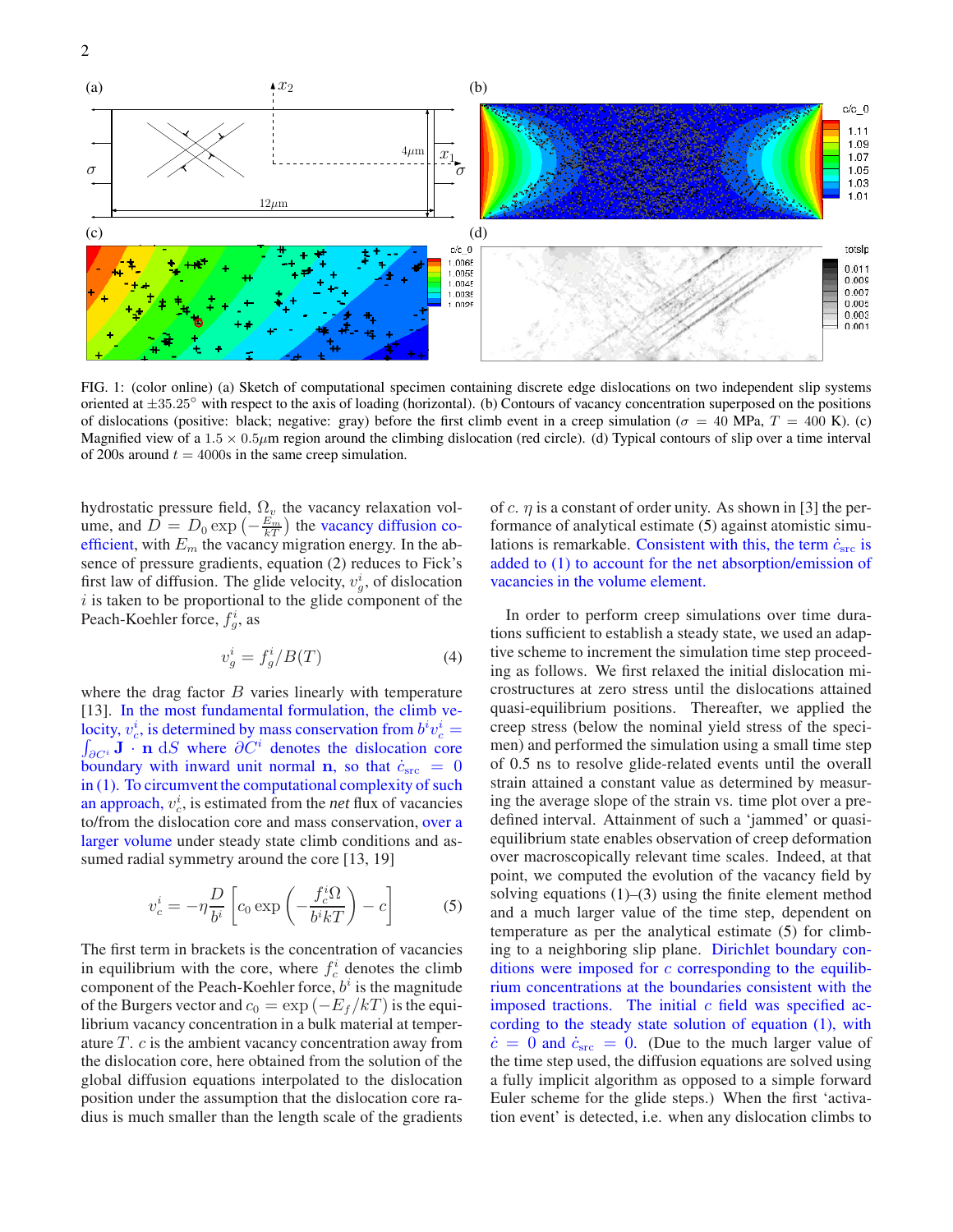3



FIG. 2: (a) Creep curves showing the total strain,  $\epsilon$ , as a function of time, t, for various values of the creep stress at  $T = 400$  K. (b) Corresponding evolution of the dislocation density,  $\rho$ .

a new slip plane thereby enabling further glide, the time step is reverted to the fine 0.5 ns value. Note that the dislocation dynamics (DD) and the vacancy diffusion problems are inherently coupled since the frequency and locations of the dislocation climb events are determined by the vacancy distribution according to equation (5) and any production/annihilation of vacancies due to climb affects the evolution of the vacancy field through the production term in equation (1).

We performed all simulations using physical properties of fcc aluminum: Young's modulus  $E = 70$  GPa, Poisson's ratio  $\nu = 0.33, E_f = 0.67$  eV,  $E_m = 0.61$  eV,  $D_0 = 1.51 \times 10^{-5}$  m<sup>2</sup>/s [20]. Also,  $B(T) = 10^{-4}$  ×  $(T/300)$  Pa s,  $\Omega = 16.3 \text{ Å}^3$  and  $b = 0.25 \text{ nm}$ . The relaxation volume of a vacancy in Al is neglected and the geometry factor  $\eta$  in (5) is taken to be unity. The temperature dependence of the elastic properties is neglected. Fig. 1(b) shows the dislocation positions before the first climb event in a creep simulation of a  $12 \times 4 \ \mu m^2$  specimen at  $T = 400$  K and  $\sigma = 40$  MPa superposed with contours of the normalized vacancy concentration  $c/c_0$ . Fig. 1(c) shows a magnified view of a  $1.5 \times 0.5 \ \mu \text{m}^2$  region around the climbing dislocation. Fig. 1(d) shows the contours of cumulated plastic slip over a 200 seconds time interval in the same specimen. Unlike in a plasticity simulation by pure glide, which shows sharp slip traces oriented along the slip planes, Fig. 1(d) shows some bands oriented normal to the slip planes indicating dislocation climb activity.

A large number of creep simulations have been carried out in the temperature range  $T = 400-800 \text{ K } (0.43T_m 0.86T_m$ ,  $T_m = 933$  K for Al) and stresses  $\sigma = 10-90$ MPa (spanning the range  $10^{-4}G-10^{-3}G$  for the resolved shear stress with  $G = E/2/(1 + \nu)$  the shear modulus). Fig. 2(a) shows the creep curves obtained from the DD simulations at  $T = 400$  K (0.43 $T<sub>m</sub>$ ) and several values of the creep stress. The high temperature DD simulations yield a steady state creep response with the strain rate increasing with the applied stress. A characteristic feature of steady state creep is that the material microstructure remains unchanged with time on average. An average de-



FIG. 3: Variation of the creep strain rate as a function of reciprocal temperature for various values of the creep stress. The Arrhenius activation energy for creep estimated from the average slopes of the above plots is approximately 120 kJ/mol.

scription of the microstructure in the present problem is the dislocation density, which is plotted as a function of time in Fig. 2(b) corresponding to the creep curves in Fig. 2(a). Following a rapid initial transient, the dislocation density evolves slowly with time except at high stresses indicating that steady state conditions have been attained. The steady state creep rates depend exponentially on the temperature and the relationship between the creep rates and the temperature follows an Arrhenius type equation

$$
\dot{\epsilon} = \dot{\epsilon}_0 \exp\left(-\frac{Q}{kT}\right) \tag{6}
$$

where the activation energy for creep,  $Q$ , is experimentally known to be close to the activation energy for self diffusion,  $E_s = E_f + E_m$ . The former may be determined from the negative slope of the logarithm of the strain rate plotted as a function of the reciprocal temperature, as shown in Fig. 3 for various values of the creep stress. Notice that a more or less constant slope is obtained for the activation plot irrespective of the creep stress and the measured value of  $Q = 120$  kJ/mol compares favorably with the value of  $E_s = 123$  kJ/mol assumed in the simulations. The emergence of creep from DD simulations (Fig. 2(a) and Fig. 3) is the main result of this letter.

The stress dependence of the creep rate has been probed in the temperature range  $T = 400-800$  K. Fig. 4 plots the steady state creep rates (determined approximately by a linear least squares fit to the  $\epsilon - t$  plots) as a function of the creep stress at  $T = 600$  K on a log-log scale and illustrates the typical emergent behavior. A minimum of three sets of simulations have been performed using different realizations of the initial dislocation, source and obstacle structure for a given value of the creep stress. These attributes of the initial microstructure are chosen so that the nominal yield stress in a displacement driven simulation is  $\approx 80 - -90$  MPa. The slope of the log-log plot gives the stress exponent  $n$ . The results show two distinct regimes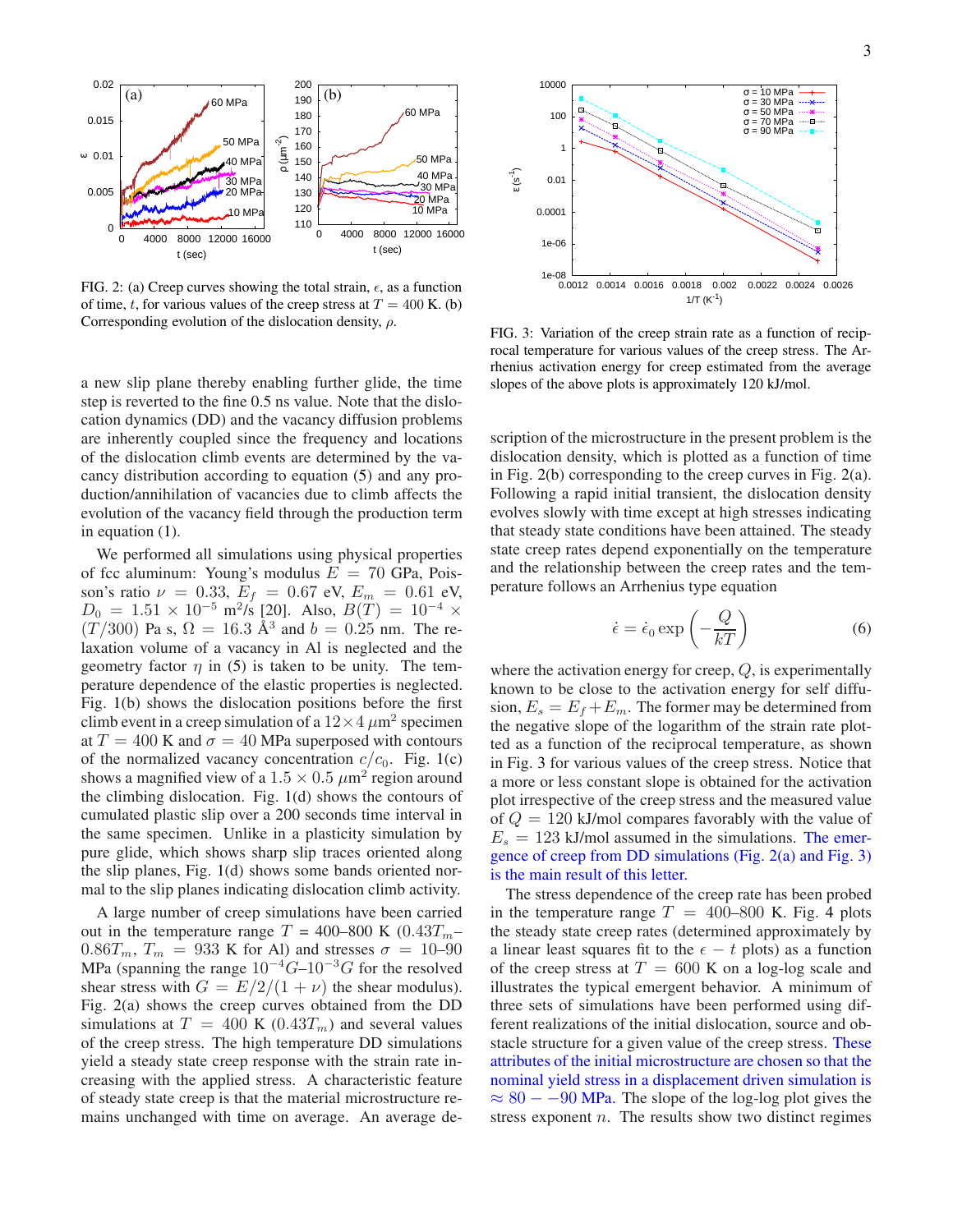

FIG. 4: Scaling of the net creep strain rate,  $\dot{\epsilon}$ , with the normalized resolved shear stress,  $\tau/G$ , at  $T = 600$  K. The strain rates are averaged over at least three realizations of the initial microstructure, consisting of randomly distributed dislocations, point sources and obstacles with a specified average density. The creep exponent,  $n$ , is measured as the slope of the curve on the log-log plot. The inset shows the scaling of the creep rate due to vacancy diffusion (Nabarro-Herring creep).

where the stress exponent approaches unity towards low values of the creep stress ( $\tau \sim 10^{-4} G$ ) while  $n \approx 5$  is obtained at high stresses ( $\tau \sim 10^{-3} G$ ).

The creep strain in Fig. 2(a) has two components: one is mechanical that results from dislocation motion, the other is diffusive due to transport of matter towards the loaded ends of the specimen. The average creep rate due to mass transport,  $\dot{\epsilon}_d$ , is estimated as the total volumetric flux of vacancies from the end faces normalized by the volume of the specimen. The inset in Fig. 4 plots just the diffusion component of the creep strain rate  $\dot{\epsilon}_d$  as a function of the stress. The latter yields a stress scaling exponent  $n = 1$  as expected for the Nabarro–Herring creep mechanism. Also, it is clear that at  $T = 600$  K, the diffusion contribution to the overall creep rate is negligible compared to that due to combined dislocation glide and climb. The same qualitative behavior as in Fig. 4 is obtained at all temperatures above  $0.4T_m$ . Fig. 5 summarizes the results of our simulations and shows the measured value of  $n$  at low and high stresses as a function of temperature. Values of  $n$  close to unity are obtained at low stresses while at high stresses the predicted values of  $n$  span the range 5–7, well within the experimental range of 4–8.

The good agreement between the calculated and measured power-law creep exponents is a major result of this letter. We note, however, that a 2D treatment of dislocation dynamics sets restrictions on (i) the actual degrees of freedom that flexible dislocations have; and (ii) the incorporation of other recovery mechanisms, such as cross-slip [21], or bypassing versus shearing of precipitates. It remains to be seen what stress exponents will emerge from fully 3D simulations, properly extended as done here in 2D.

Our results show that meso-scale simulation methods



FIG. 5: Variation of the stress exponent for creep determined from the simulations as a function of temperature for low (∼  $10^{-4}$ G) and high ( $\sim 10^{-3}$ G) values of the creep stress.

such as DD can provide new insights into aspects of material behavior heretofore not explained using continuum approaches. Unlike fully discrete methods such as molecular dynamics, meso-scale methods offer better scalability to larger and more complex problems. Beyond the athermal interactions of dislocations considered in most DD studies, thermally activated mechanisms of deformation predominate under different regimes of stress and temperature, as illustrated succinctly in deformation mechanism maps [16]. Our results show that power-law exponents of 5 and higher emerge, at realistic levels of stress and dislocation density, when both climb and glide are modeled and that the collective behavior of dislocations, which is not amenable to simple analytical treatment, contributes to the power-law dependence.

We gratefully acknowledge financial support from the Lawrence Livermore National Security, LLC under Master Task Agreement No. B575363, LLNL under Contract DE-AC52-07NA27344 and the National Science Foundation under grant CMMI-0748187 (A.A.B.).

- <sup>∗</sup> Electronic address: benzerga@tamu.edu
- [1] J. Friedel, *Dislocations* (Pergamon Press, Oxford, 1964).
- [2] D. Caillard and J. Martin, *Thermally Activated Mechanisms in Crystal Plasticity*, vol. 8 (Elsevier Science, Amsterdam, 2003).
- [3] E. Clouet, Phys. Rev. B **84**, 092106 (2011).
- [4] P. Gumbsch and H. J. Gao, Science **283**, 965 (1999).
- [5] G. F. Wang, A. Strachan, T. Cagin, and W. A. Goddard, Phys. Rev. B **68**, 224101 (2003).
- [6] V. Bulatov, F. F. Abraham, L. Kubin, B. Devincre, and S. Yip, Nature **391**, 669 (1998).
- [7] N. M. Ghoniem, S. H. Tong, and L. Z. Sun, Phys. Rev. B **61**, 913 (2000).
- [8] V. V. Bulatov, L. L. Hsiung, M. Tang, A. Arsenlis, M. C. Bartelt, W. Cai, J. N. Florando, M. Hiratani, M. Rhee, G. Hommes, et al., Nature **440**, 1174 (2006).